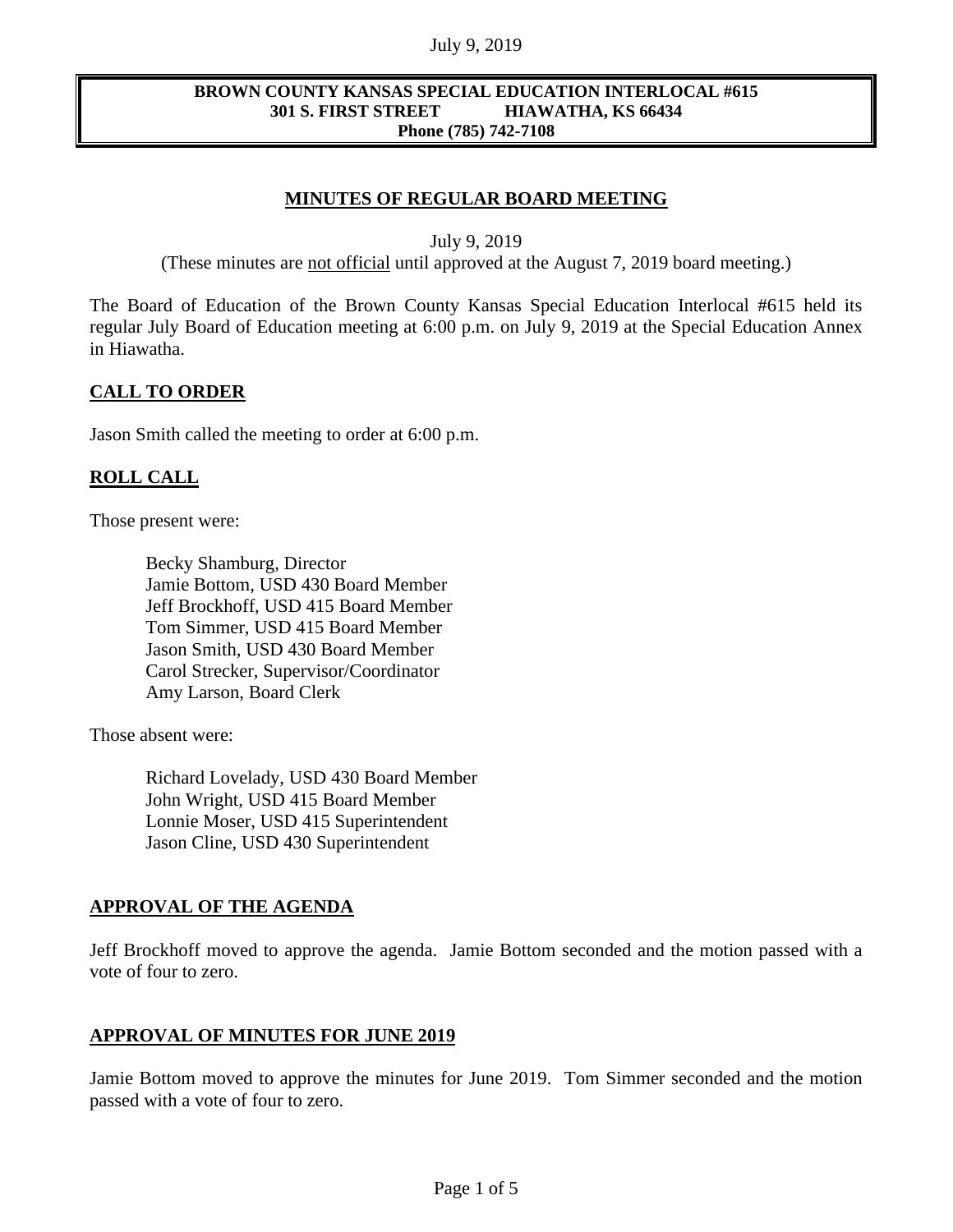# **APPROVAL OF CLOSING 2018-2019 BOARD**

Jeff Brockhoff moved to close the 2018-2019 board. Tom Simmer seconded and the motion passed with a vote of four to zero.

# **COMMENTS FROM THE PUBLIC**

There were no comments from the public.

# **COMMENTS FROM THE PRESIDENT**

There were no comments from the President.

### **ELECTION OF OFFICERS**

Tom Simmer moved to keep the President and Vice President in place until January 2020. Jeff Brockhoff seconded and the motion passed with a vote of four to zero.

# **COMMENTS FROM THE PUBLIC**

There were no comments from the public.

# **COMMENTS FROM THE PRESIDENT**

There were no comments from the president.

# **APPROVAL OF THE CONSENT AGENDA**

Tom Simmer moved to approve the consent agenda with the addition of "Accept retirement resignation of Deb Chase with regrets". Jeff Brockhoff seconded and the motion passed with a vote of four to zero. Included in the consent agenda were:

- 1. Accept the resignations of Donna Oldridge and Jamiee Miller effective July 9, 2019; and the retirement resignation of Deb Chase with regrets effective the end of the 2019- 2020 school year.
- 2. Approval of the Bills for the Month of July 2019.
- 3. Appoint Amy Larson as Clerk of the Board of Education.
- 4. Appoint Amy Larson as the KPERS, BC/BS, and Worker's Compensation Representative.
- 5. Appoint Elaine Abramson as Treasurer of Interlocal #615 at the salary of \$80.00 per month.
- 6. Appoint KASB as the Legal Representative of the Board for the 2019-2020 fiscal year.
- 7. Designate Becky Shamburg as Truancy Officer to report truant students as per KSA 12- 1113.
- 8. Designate the Citizens State Bank, Hiawatha, as primary depository and all banks in Brown County as secondary depositories as needed, and review bank signatures.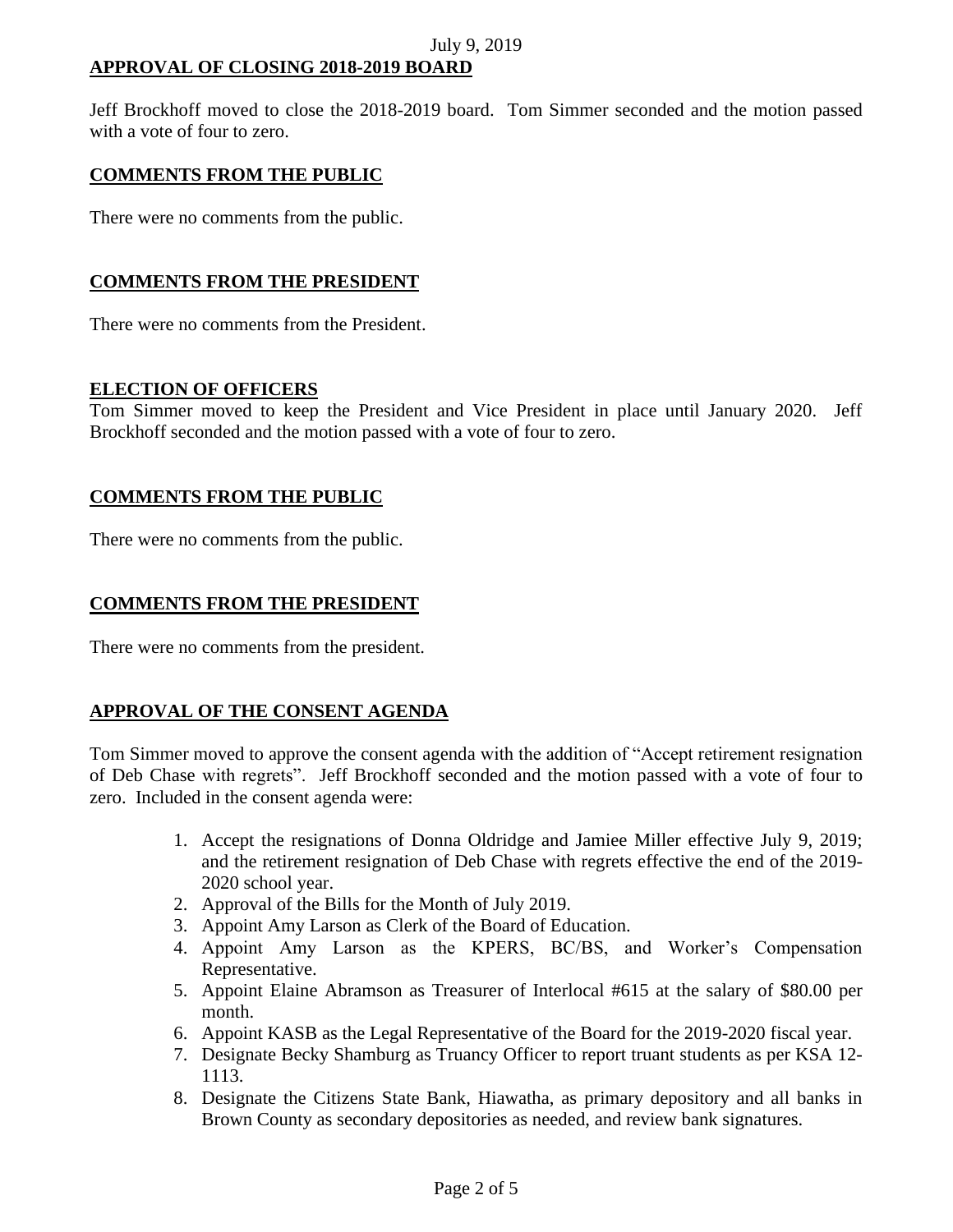#### July 9, 2019

9. Set the following schedule of Board meetings: The regular meetings for the 2019-2020 school year will generally be held on the Wednesday before the regular education board meeting. Board meetings will be held at 6:00 p.m. at the Special Education Annex in Hiawatha according to the following schedule.

| <b>Date</b>            | <b>Place</b>            | <b>Time</b> |
|------------------------|-------------------------|-------------|
| July 9, 2019 (Tuesday) | Special Education Annex | 6:00 pm     |
| August 7, 2019         | Special Education Annex | 6:00 pm     |
| September 4, 2019      | Special Education Annex | 6:00 pm     |
| October 9, 2019        | Special Education Annex | 6:00 pm     |
| November 6, 2019       | Special Education Annex | 6:00 pm     |
| December 4, 2019       | Special Education Annex | 6:00 pm     |
| January 8, 2020        | Special Education Annex | 6:00 pm     |
| February 5, 2020       | Special Education Annex | 6:00 pm     |
| March 4, 2020          | Special Education Annex | 6:00 pm     |
| April 8, 2020          | Special Education Annex | 6:00 pm     |
| May 6, 2020            | Special Education Annex | 6:00 pm     |
| June 3, 2020           | Special Education Annex | 6:00 pm     |
| July 8, 2020           | Special Education Annex | 6:00 pm     |
|                        |                         |             |

- 10. Approve the payment of payroll, health insurance, disability insurance, cancer insurance, life insurance premiums, and social security taxes when due.
- 11. Allow the Clerk to pay, when due, any bill which would result in a late penalty assessment if held until board approval.
- 12. Approve the use of a rubber stamp for signature of the Board President, if he/she so wishes, on manual checks.
- 13. Approve the use of a scanned signature of the Board President, Board Clerk, Board Treasurer, and Director for use on checks and purchase orders.
- 14. Adopt a resolution for the 2019-2020 school year waiving the requirements of the generally accepted accounting principles (GAAP) and fixed asset accounting which are not pertinent to the specifications of the cash basis law and budget laws of Kansas. (A copy of resolution 2019-01 is in your packet.)
- 15. Allow the clerk to pay any invoice that would result in a savings if paid before the regular board meeting.
- 16. Authorize the director, clerk and treasurer to access the district's safety deposit box.
- 17. Authorize the director, clerk and treasurer to cash Certificates of Deposit and deposit these amounts into district bank accounts.
- 18. Adopt the 1116 Hour Plan for the 2019-2020 school term.
- 19. Approve a resolution that Board Minutes cannot be used as Board Policy. (A copy of resolution 2019-02 is in your packet.)
- 20. Approve the hiring of substitute teachers at \$90.00 per full day and \$45.00 per half day for 2019-2020. If a BCK-SEI paraeducator subs as a BCK-SEI teacher, with proper KSDE certification, they will be paid for their paraeducator wages plus \$25 prorated for the day they are a substitute teacher for a BCK-SEI certified teacher.
- 21. Approve the hiring of long-term substitute teachers. A long-term substitute teacher is a substitute that is assigned to the same classroom for a minimum of 10 consecutive days. The day rate for a long-term substitute teacher for days  $1-10$  is \$90 per day. The daily rate for a long-term substitute teacher for day 11–rest of the assignment is  $1/189<sup>th</sup>$  of the 2019-2020 base salary.
- 22. Approve the hiring of homebound teachers for the 2019-2020 school year at \$15.00 per hour.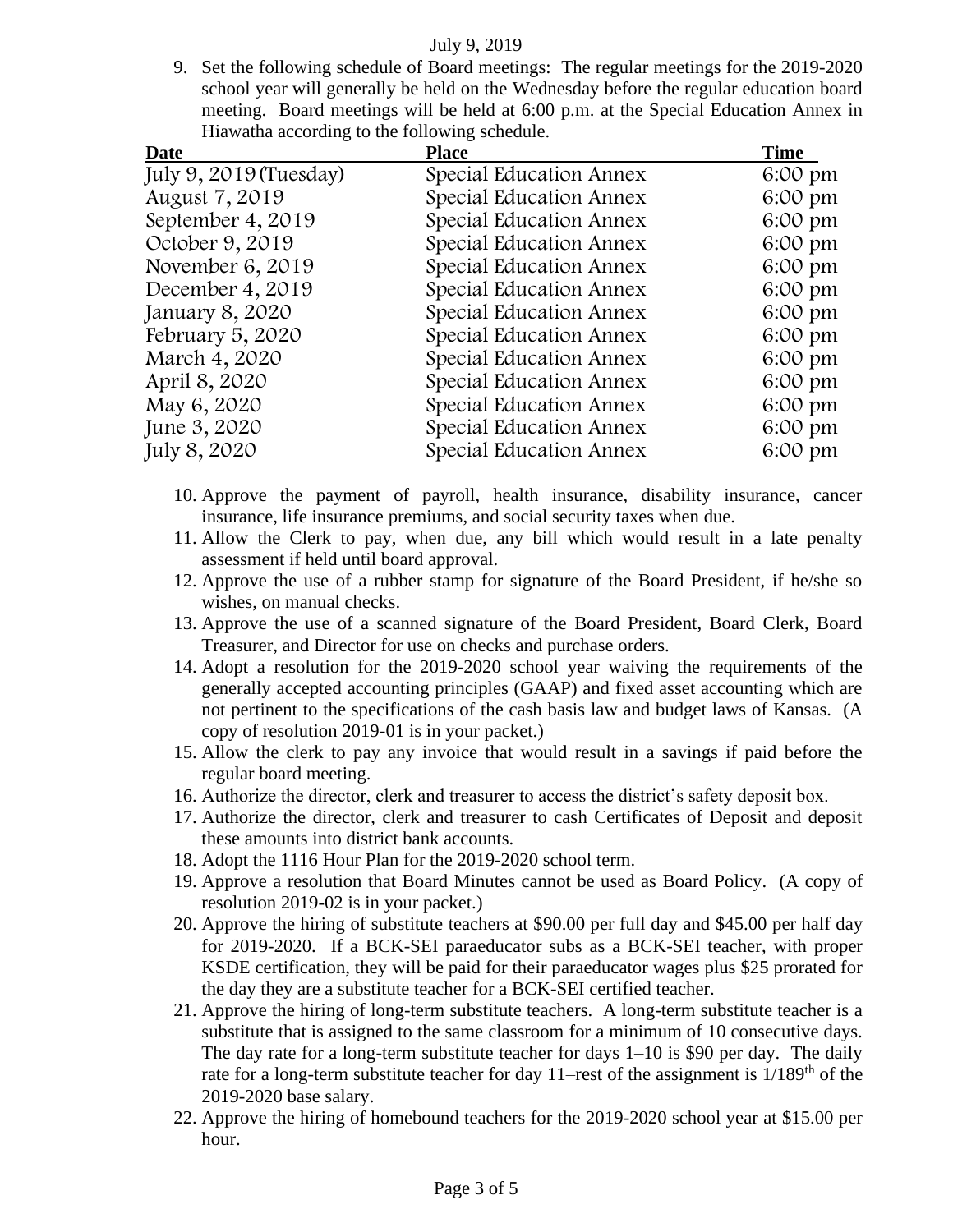### July 9, 2019

- 23. Adopt the Interlocal mileage reimbursement rate to be adjusted to conforming to the state rate.
- 24. Adopt a petty cash limit of \$500.00 per month.
- 25. Establish the Hiawatha World and the Horton Headlight as the official newspapers for activities of the Interlocal.
- 26. Designate Becky Shamburg compliance coordinator for federal anti-discrimination laws including Title VI, Title VII, and Title IX.
- 27. Approve the Interlocal's credit cards as follows:

| <b>Becky Shamburg</b> | 1 card | \$2,500 limit |
|-----------------------|--------|---------------|
| Amy Larson            | 1 card | \$2,500 limit |

### **APPROVAL OF RESOLUTION 2019-03**

Director Shamburg stated that resolution 2019-03 gives the interlocal the approval to destroy financial records from five years ago. Financial records from 2013-2014 will be destroyed.

Jeff Brockhoff moved to approve resolution 2019-03. Jamie Bottom seconded and the motion passed with a vote of four to zero.

# **APPOINT A BOARD MEMBER TO THE INTERLOCAL PROFESSIONAL DEVELOPMENT COUNCIL**

Tom Simmer volunteered to be on the Interlocal Professional Development Council for 2019-20.

# **APPROVAL OF LOCAL INTERAGENCY AGREEMENTS FOR BROWN COUNTY HEAD START, KICKAPOO HEAD START, CONTRACT WITH BCDS, CONTRACT WITH MARSHALL-NEMAHA COUNTY COOP.**

Director Shamburg reviewed the interagency agreements and contracts. There was discussion that followed.

Jamie Bottom moved to approve the 2019-20 agreements with Brown County Head Start, Kickapoo Head Start, 2019-20 contracts with BCDS and Marshall-Nemaha County Coop. Jeff Brockhoff seconded and motion passed with a vote of four to zero.

# **APPROVAL OF BOARD POLICY CHANGES AND ADDITIONS**

Director Shamburg presented the board policy updates and additions. There was discussion that followed.

Jeff Brockhoff moved to approve the board policy changes and additions. Tom Simmer seconded and the motion passed with a vote of four to zero.

# **TECHNOLOGY ITEMS TO BE DECLARED AS SURPLUS**

Director Shamburg reviewed a list of obsolete technology items and laptops that are ten years old or older with the board members. Jeff Brockhoff moved to approve the list of technology items to be declared as surplus. Jamie Bottom seconded and the motion passed with a vote of four to zero.